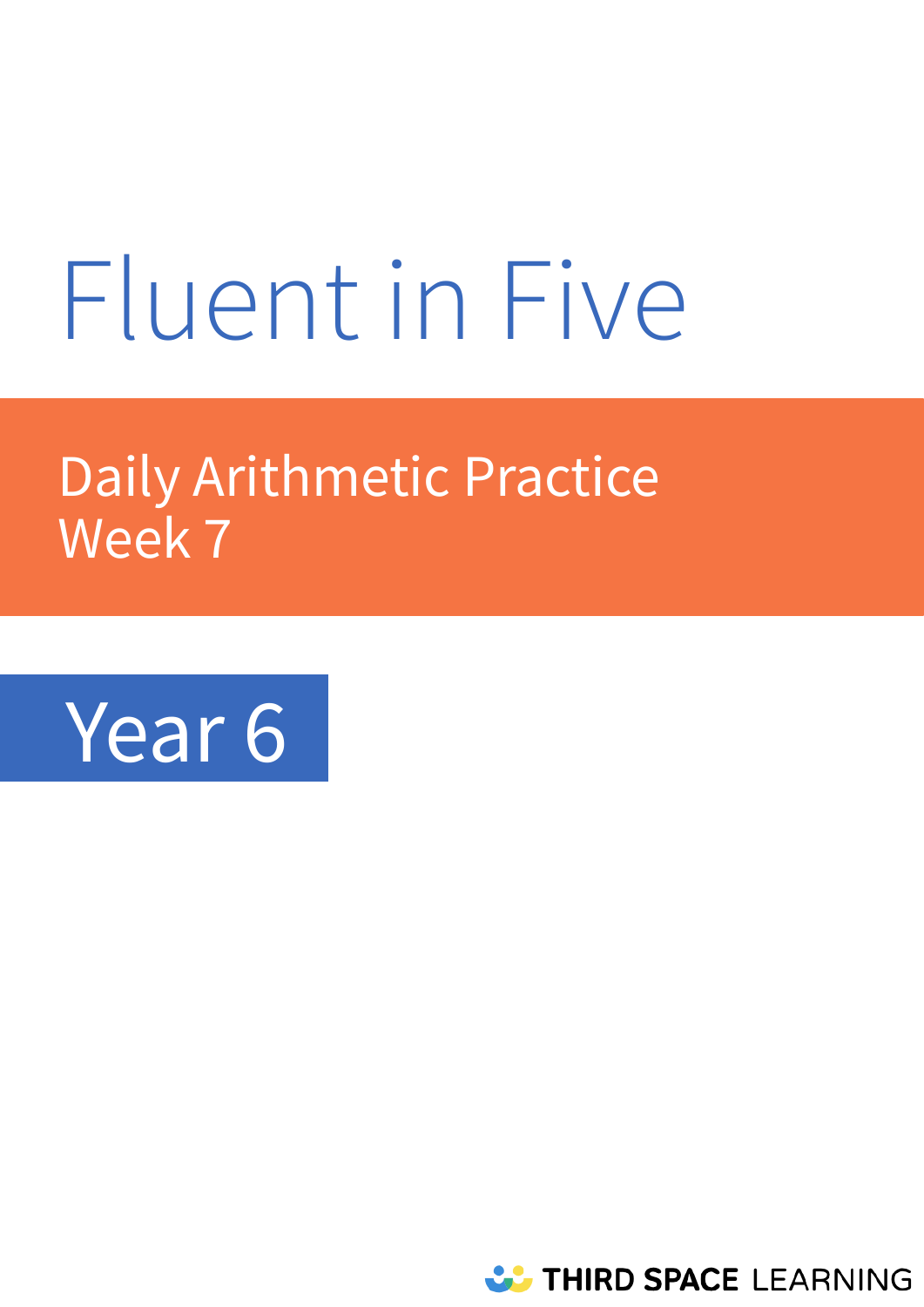# Year 6 - Week 7

**Please note, we always recommend reading 'Your Guide to Using Fluent in Five' before using these resources with your class.** 

# This week in a nutshell

- Mental multiplication of a 2−digit decimal by a single−digit number is introduced.
- Mental multiplication and division content from the previous weeks is recapped.
- Pupils continue to find fractions of numbers and are introduced to the 'fraction x number =' notation for the first time (e.g.  $\frac{1}{5}$  x 15 = 3). 5
- Written methods continue to focus on long and short multiplication, together with the addition and subtraction of whole numbers.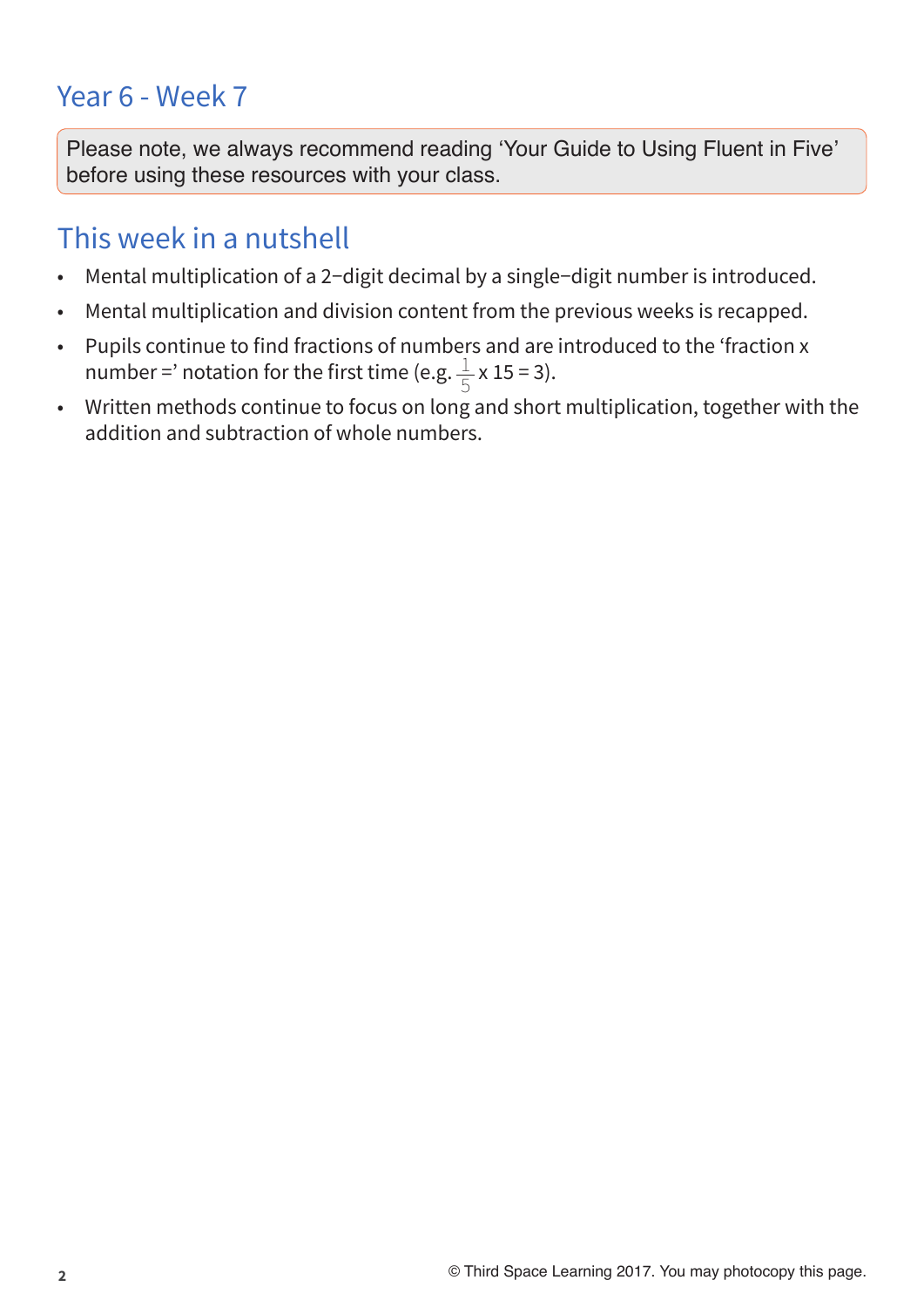#### Name........................................................................................................ Date................................................School.............................................. Class...............................................Score................................................ Fluent in Five - Year 6 Week 7 - Day 1







**© Third Space Learning 2017. You may photocopy this page. 3**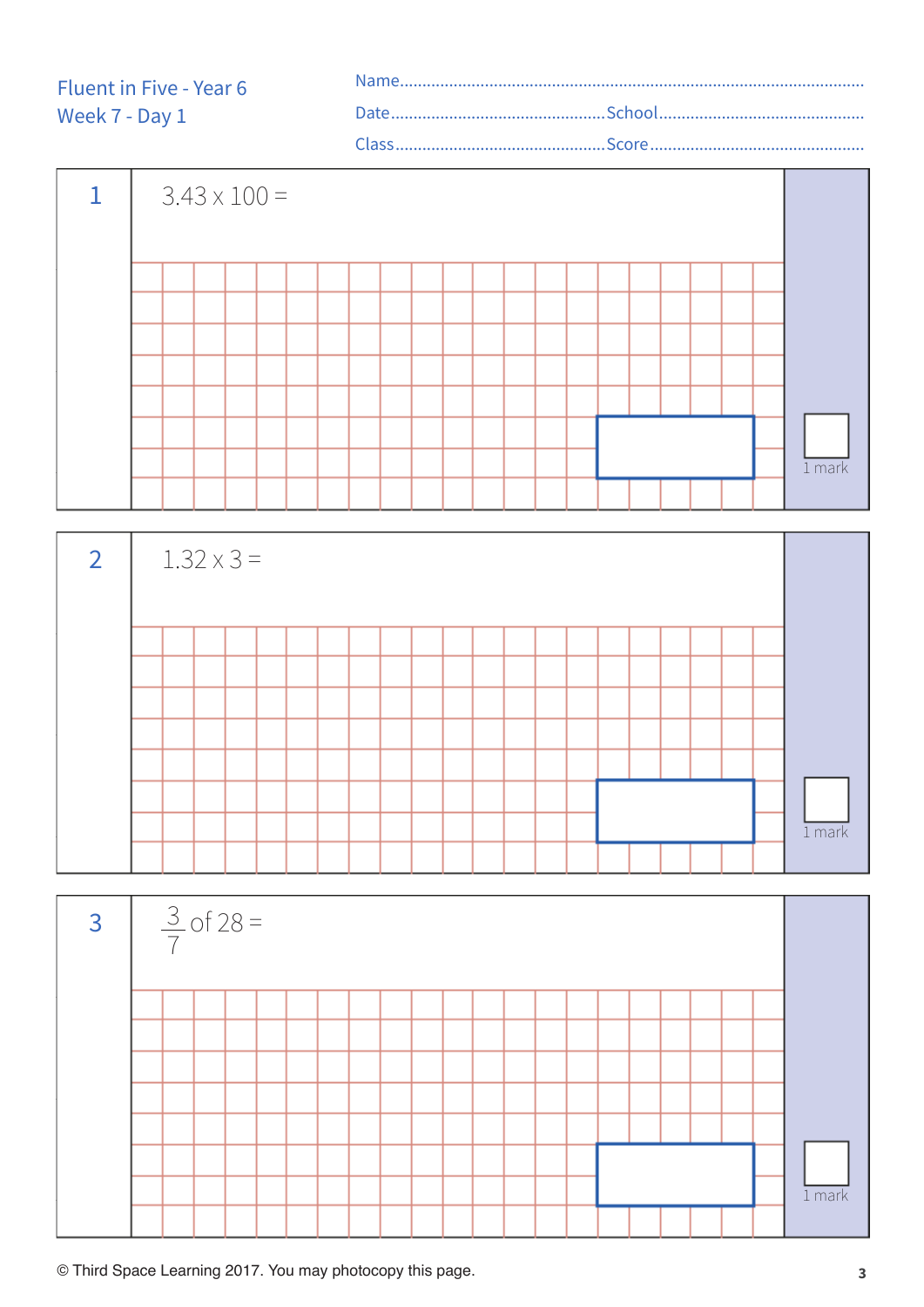

1 mark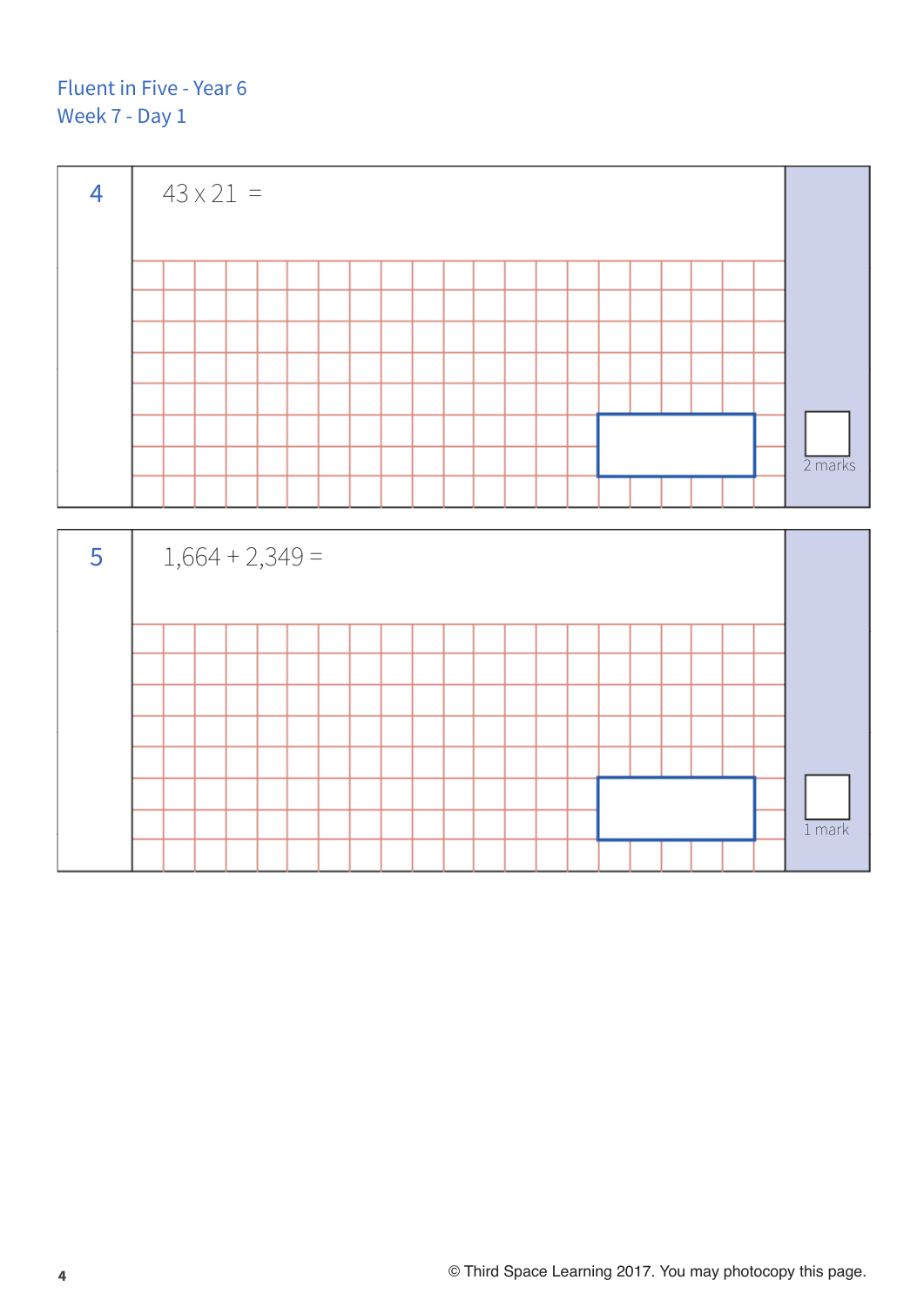# Answer Sheet

- 1.  $3.43 \times 100 = 343$  (M)
- 2.  $1.32 \times 3 = 3.96$  (M)
- 3.  $\frac{3}{7}$  of 28 = **12** (M) 3 7
- 4.  $43 \times 21 = 903$  (W)
- 5. 1,664 + 2,349 = **4,013** (W)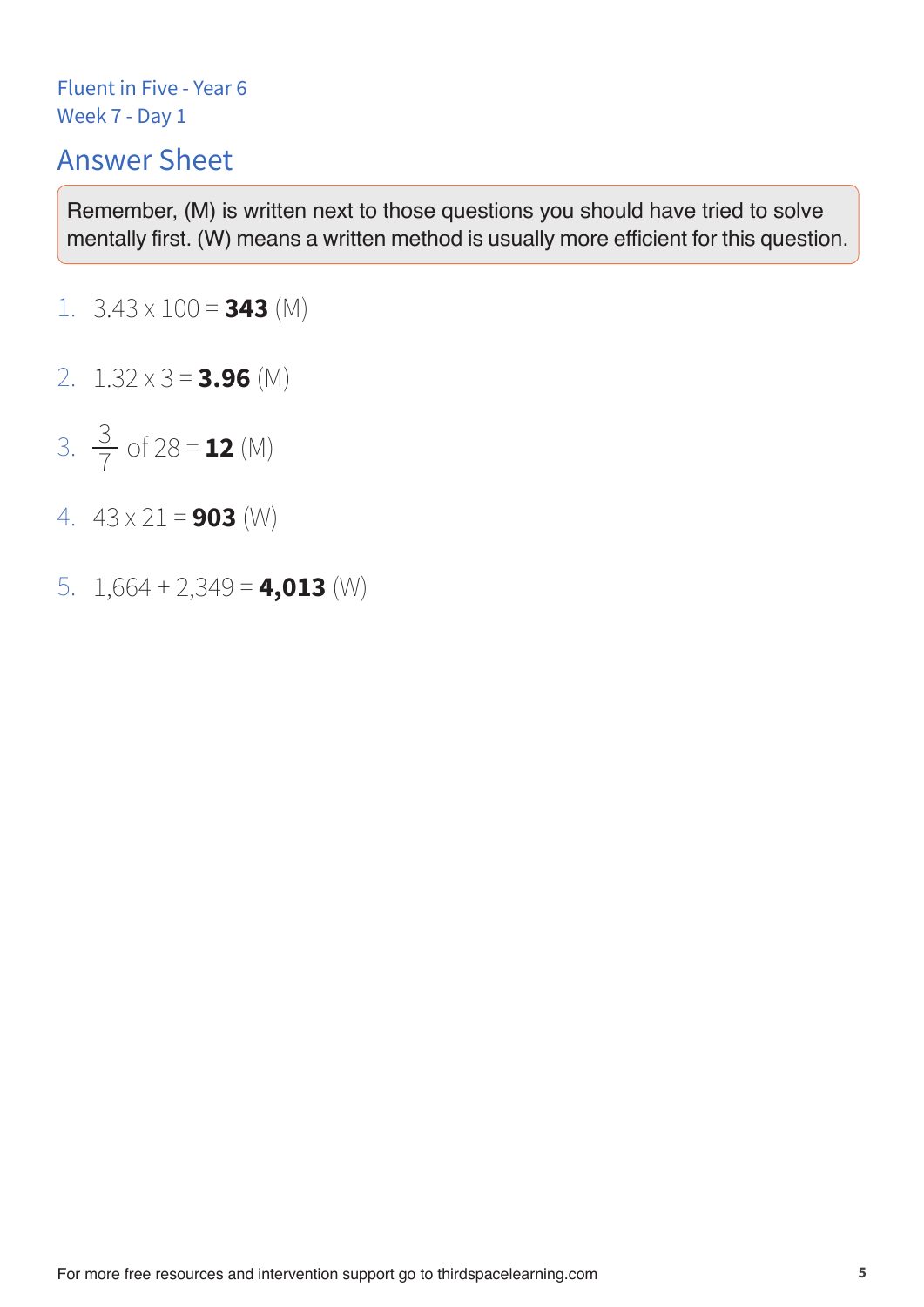Name........................ 



| $\overline{2}$ | $6.33 \times 2 =$ |          |  |  |  |  |  |  |  |  |  |  |  |  |  |
|----------------|-------------------|----------|--|--|--|--|--|--|--|--|--|--|--|--|--|
|                |                   |          |  |  |  |  |  |  |  |  |  |  |  |  |  |
|                |                   |          |  |  |  |  |  |  |  |  |  |  |  |  |  |
|                |                   |          |  |  |  |  |  |  |  |  |  |  |  |  |  |
|                |                   |          |  |  |  |  |  |  |  |  |  |  |  |  |  |
|                |                   |          |  |  |  |  |  |  |  |  |  |  |  |  |  |
|                |                   |          |  |  |  |  |  |  |  |  |  |  |  |  |  |
|                |                   |          |  |  |  |  |  |  |  |  |  |  |  |  |  |
|                |                   | $1$ mark |  |  |  |  |  |  |  |  |  |  |  |  |  |

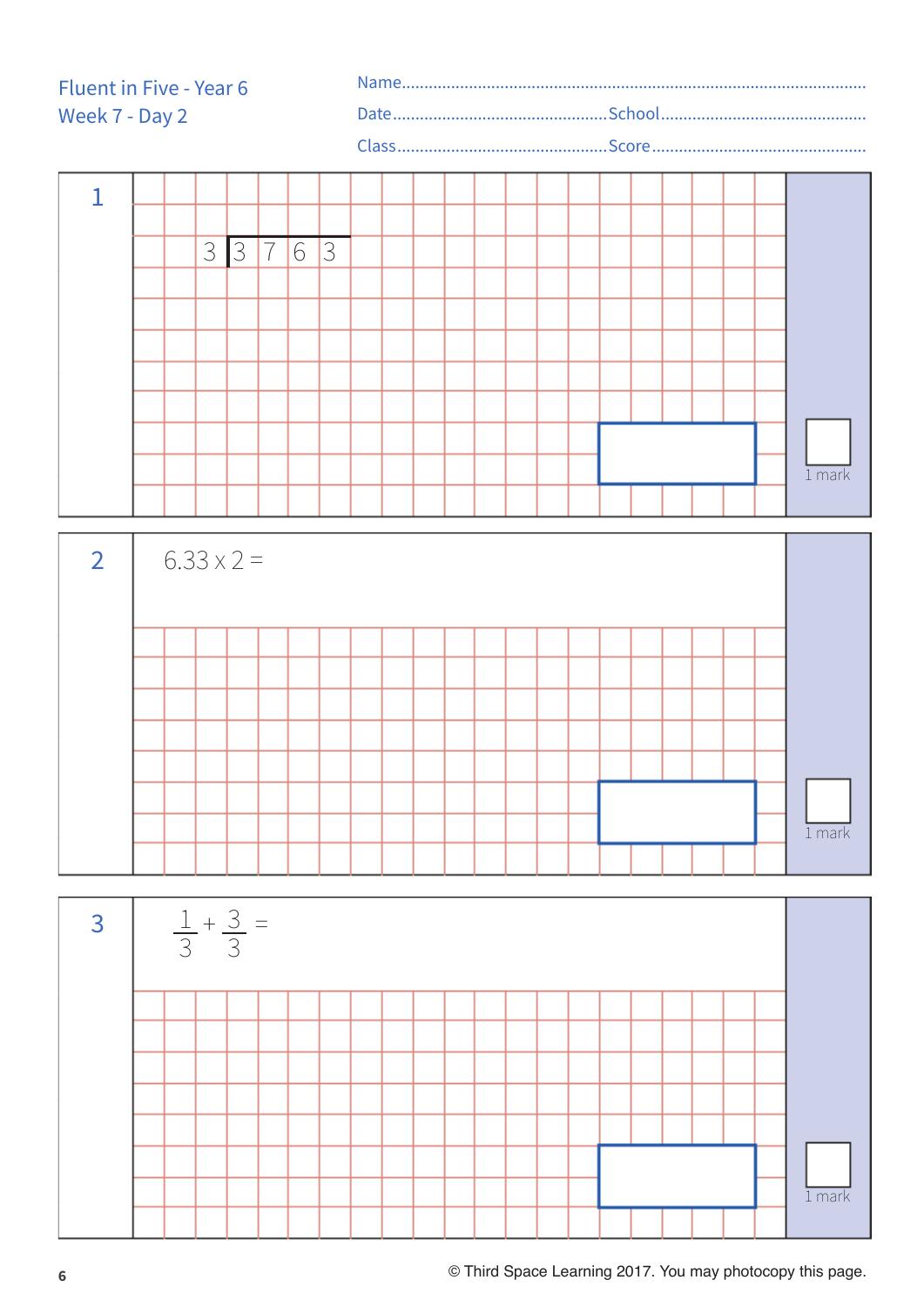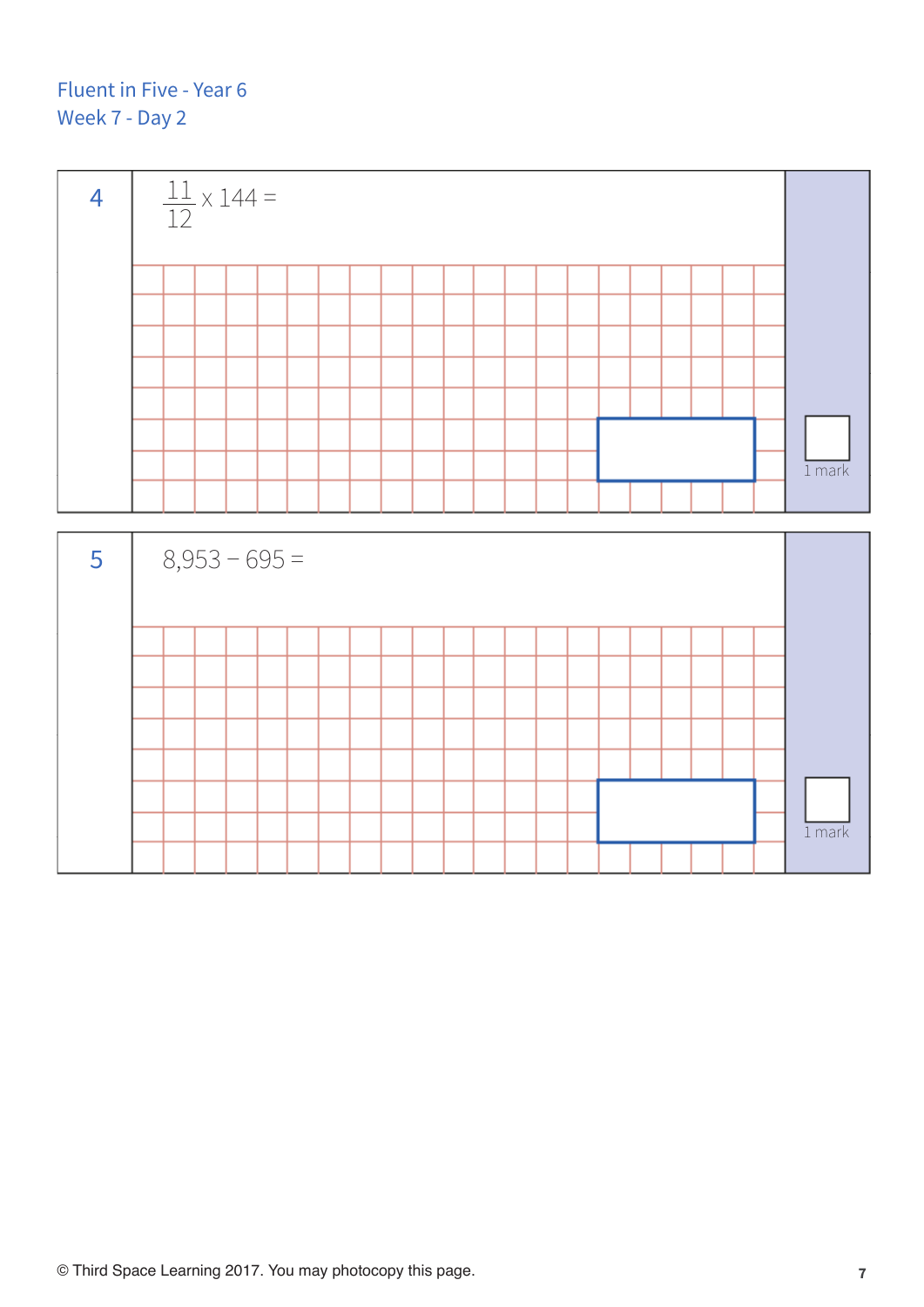# Answer Sheet

**Remember, (M) is written next to those questions you should have tried to solve mentally first. (W) means a written method is usually more efficient for this question.** 

#### 1.  $3,763 \div 3 = 1,254$  r 1 or 1,254.33 or 1,254  $\frac{1}{2}$ (W) **3**

- 2. 6.33 x 2 = **12.66** (M)
- 3.  $\frac{1}{3} + \frac{5}{3} = \frac{4}{3}$  or  $1\frac{1}{3}$  (M) 1 3 3 3 **4 3 1 3**
- 4.  $\frac{11}{12} \times 144 = 132$  (M) 11 12
- 5. 8,953 − 695 = **8,258** (W)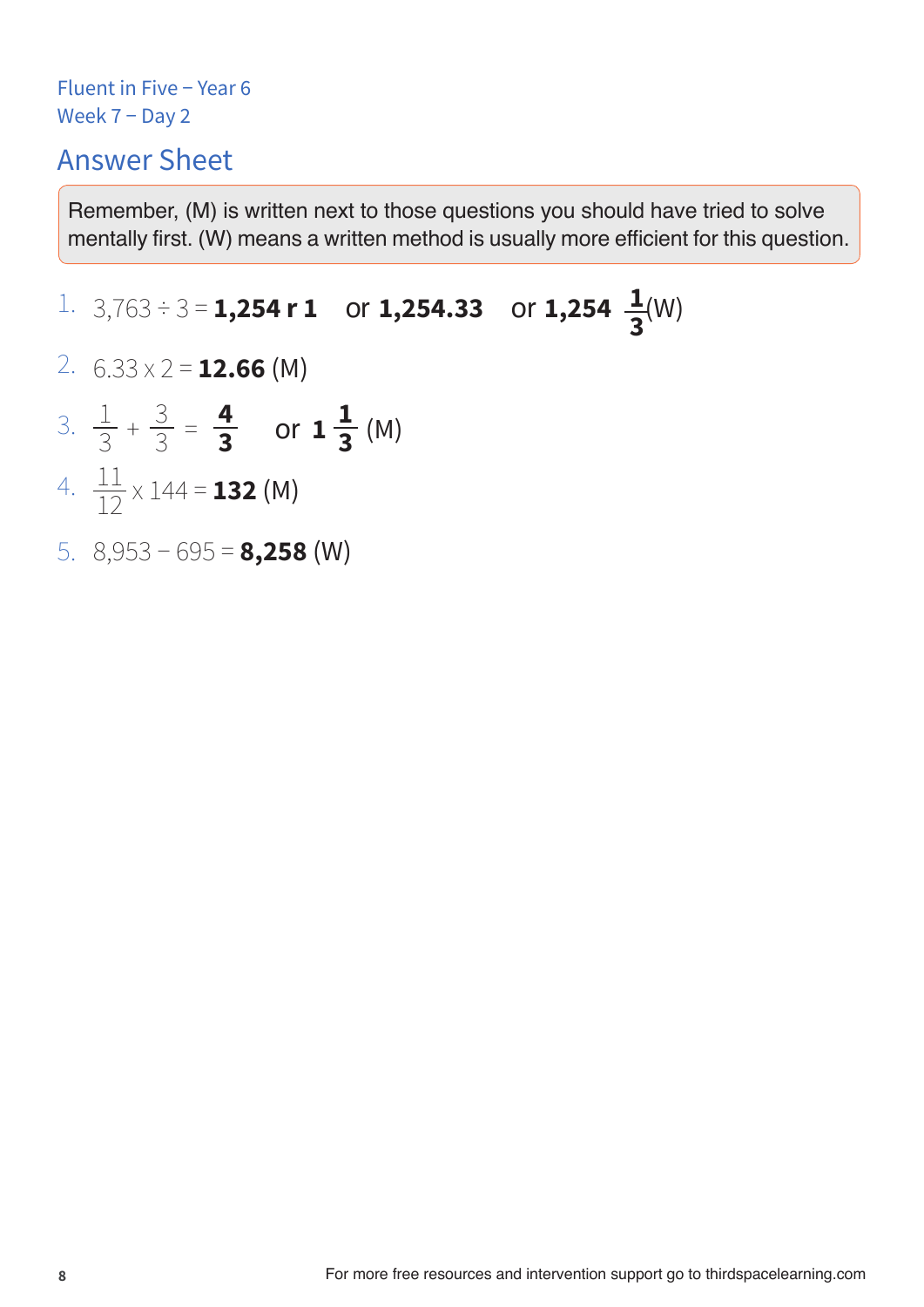Name........................................................................................................ Date................................................School..............................................

Class...............................................Score................................................







**© Third Space Learning 2017. You may photocopy this page. 9**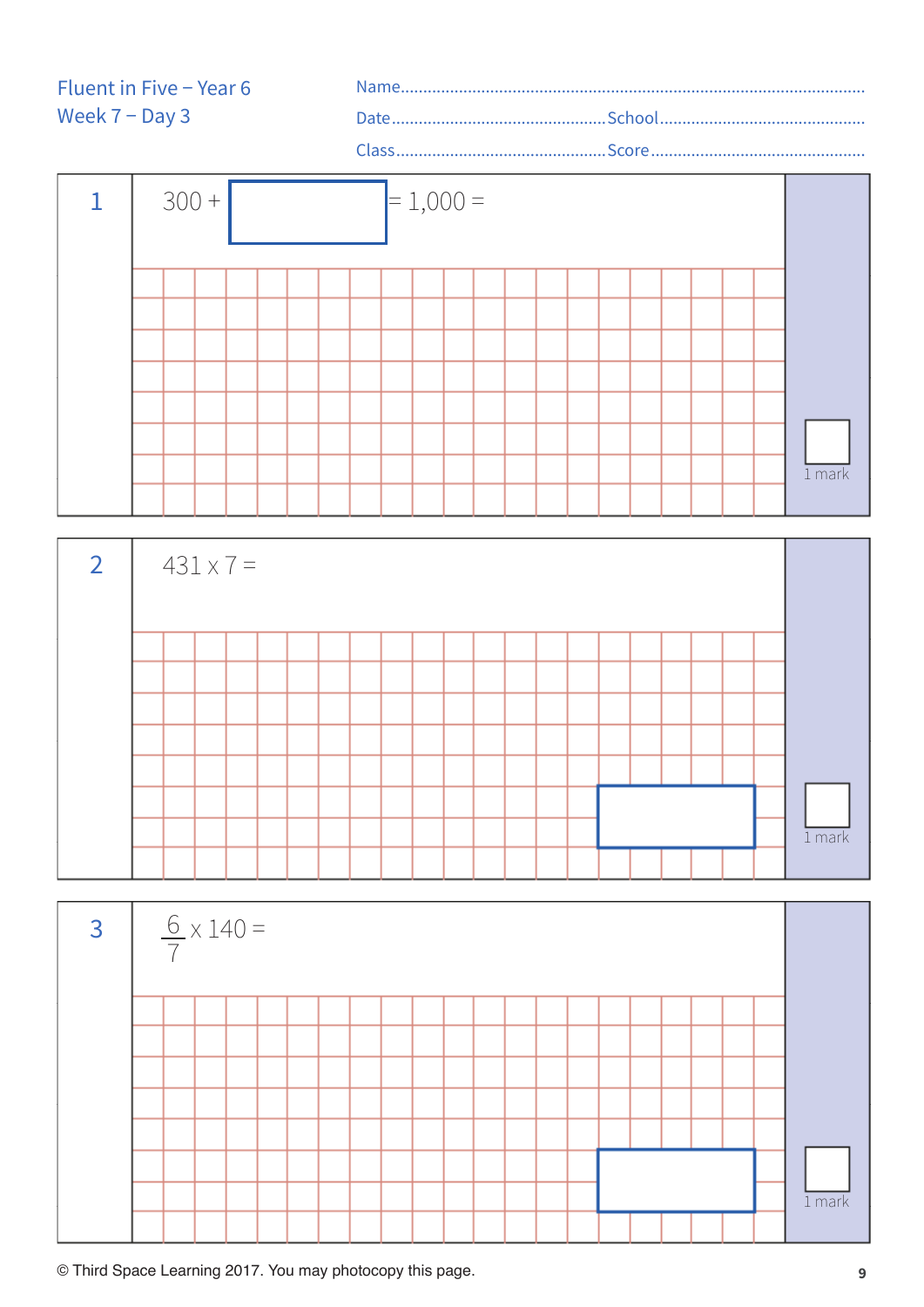

1 mark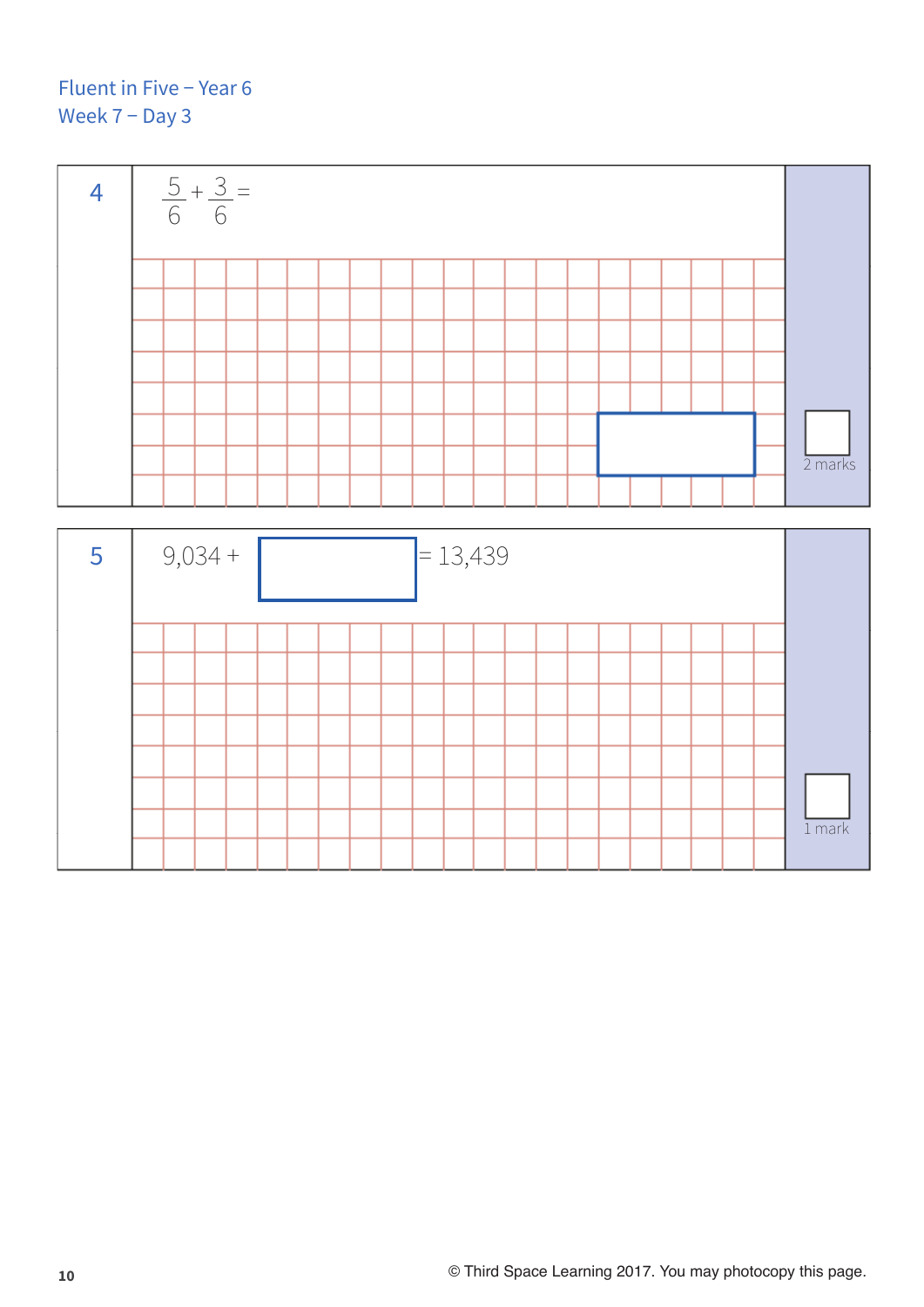# Answer Sheet

- 1.  $300 + 700 = 1,000$  (M)
- 2. 431 x 7 = **3,017** (W)
- 3.  $\frac{0}{7}$  x 140 = **120** (M) 6 7
- 4.  $\frac{5}{6} + \frac{3}{6} = \frac{8}{6}$  or **1**  $\frac{2}{6}$  (M) 6 3 6 **8 6 2 6**
- 5. 9,034 + **4,405** = 13,439 (W)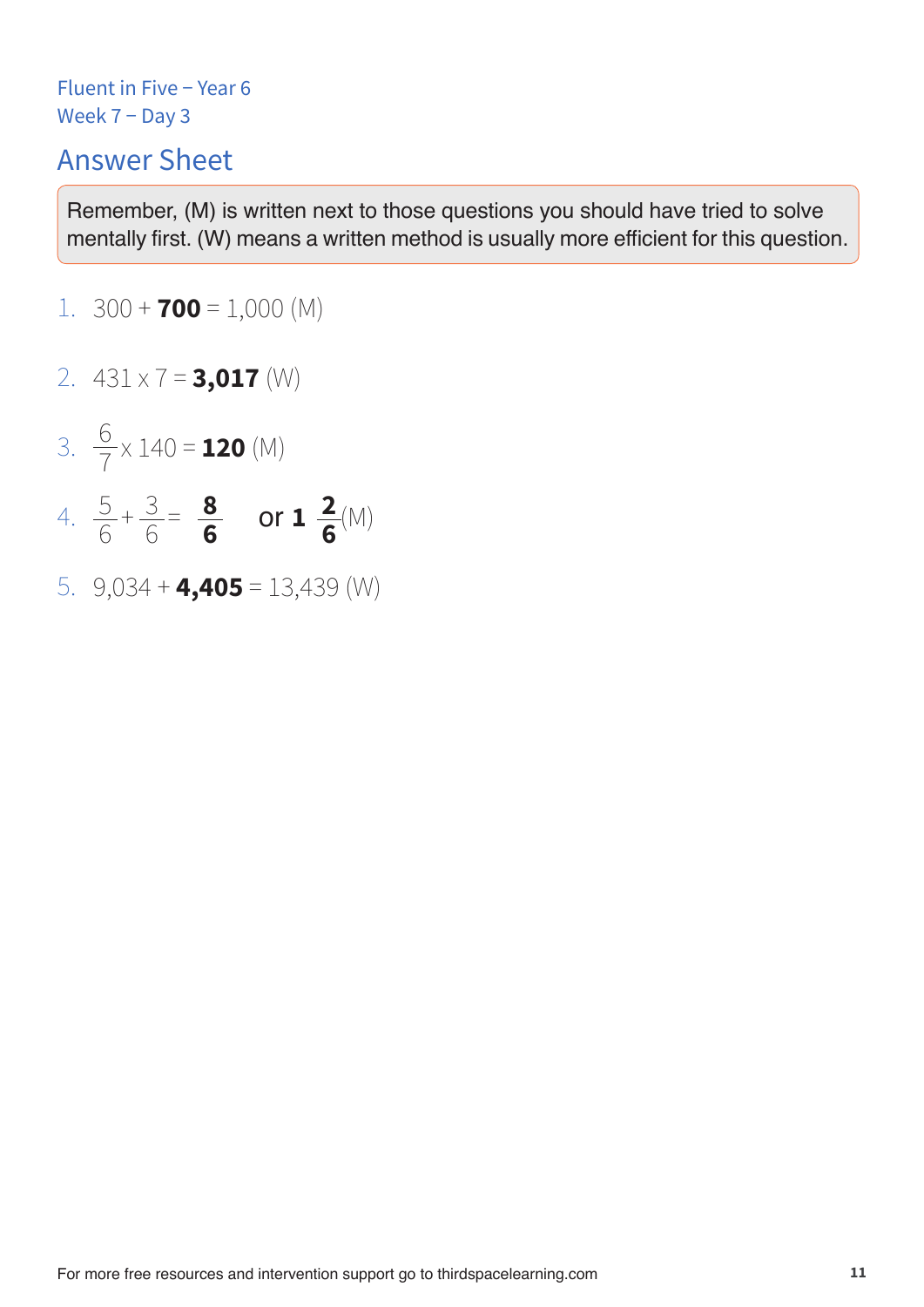| <b>Fluent in Five - Year 6</b> |  |
|--------------------------------|--|
|                                |  |
| Week 7 - Day 4                 |  |





| $\overline{3}$ | $1.30 \times 6 =$ |  |  |  |  |  |  |  |  |  |  |  |  |  |  |  |  |  |  |          |
|----------------|-------------------|--|--|--|--|--|--|--|--|--|--|--|--|--|--|--|--|--|--|----------|
|                |                   |  |  |  |  |  |  |  |  |  |  |  |  |  |  |  |  |  |  |          |
|                |                   |  |  |  |  |  |  |  |  |  |  |  |  |  |  |  |  |  |  |          |
|                |                   |  |  |  |  |  |  |  |  |  |  |  |  |  |  |  |  |  |  |          |
|                |                   |  |  |  |  |  |  |  |  |  |  |  |  |  |  |  |  |  |  |          |
|                |                   |  |  |  |  |  |  |  |  |  |  |  |  |  |  |  |  |  |  |          |
|                |                   |  |  |  |  |  |  |  |  |  |  |  |  |  |  |  |  |  |  |          |
|                |                   |  |  |  |  |  |  |  |  |  |  |  |  |  |  |  |  |  |  |          |
|                |                   |  |  |  |  |  |  |  |  |  |  |  |  |  |  |  |  |  |  | $1$ mark |
|                |                   |  |  |  |  |  |  |  |  |  |  |  |  |  |  |  |  |  |  |          |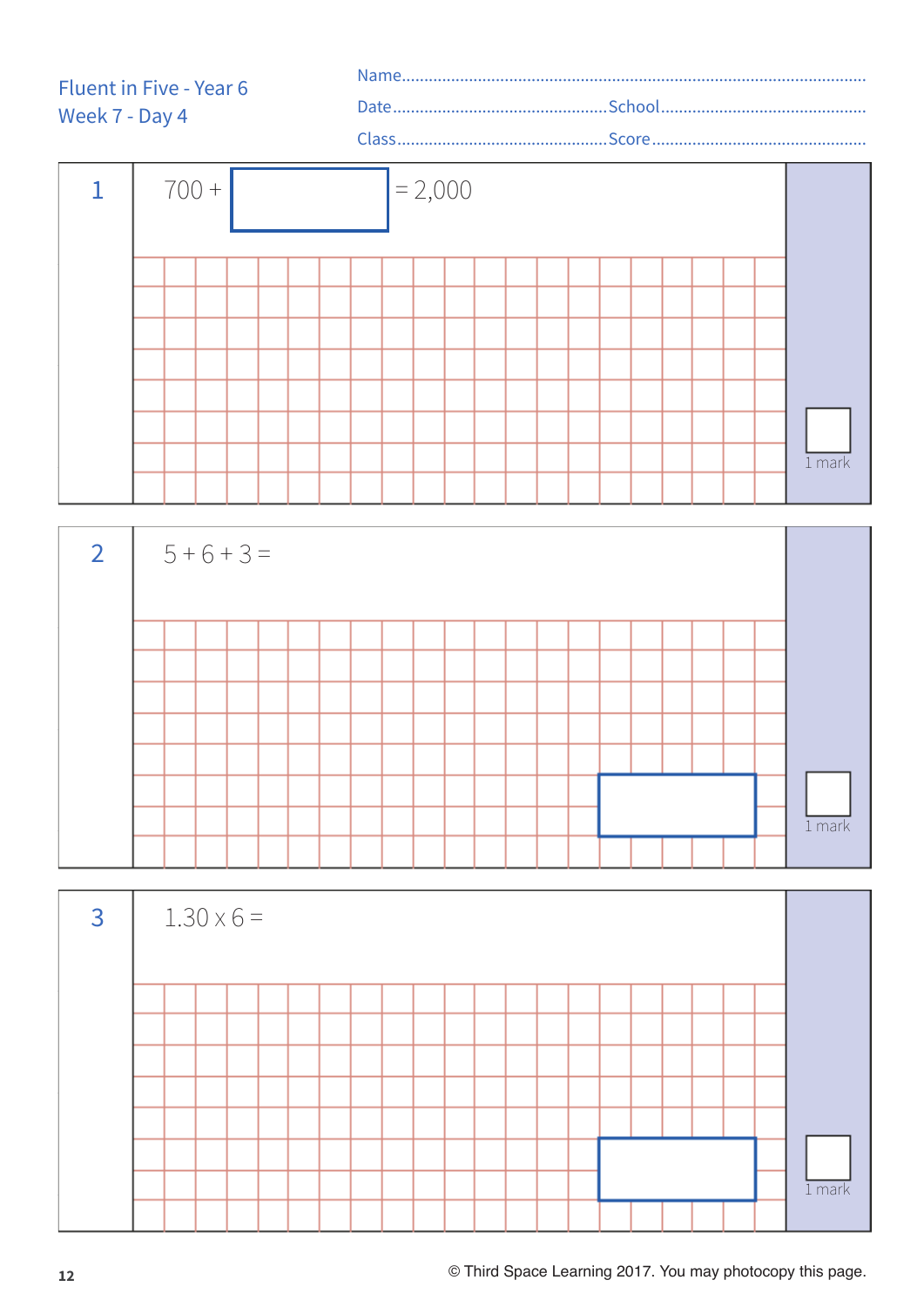| $\overline{4}$ |  |                   |   |   |         |   |  |  |  |  |  |  |  |                    |
|----------------|--|-------------------|---|---|---------|---|--|--|--|--|--|--|--|--------------------|
|                |  | 9                 | 3 | 2 | $\perp$ |   |  |  |  |  |  |  |  |                    |
|                |  |                   |   |   | 6       | X |  |  |  |  |  |  |  |                    |
|                |  |                   |   |   |         |   |  |  |  |  |  |  |  |                    |
|                |  |                   |   |   |         |   |  |  |  |  |  |  |  |                    |
|                |  |                   |   |   |         |   |  |  |  |  |  |  |  |                    |
|                |  |                   |   |   |         |   |  |  |  |  |  |  |  |                    |
|                |  |                   |   |   |         |   |  |  |  |  |  |  |  |                    |
|                |  |                   |   |   |         |   |  |  |  |  |  |  |  |                    |
|                |  |                   |   |   |         |   |  |  |  |  |  |  |  |                    |
|                |  |                   |   |   |         |   |  |  |  |  |  |  |  |                    |
|                |  |                   |   |   |         |   |  |  |  |  |  |  |  |                    |
|                |  |                   |   |   |         |   |  |  |  |  |  |  |  | $1\,\mathrm{mark}$ |
|                |  |                   |   |   |         |   |  |  |  |  |  |  |  |                    |
|                |  |                   |   |   |         |   |  |  |  |  |  |  |  |                    |
|                |  |                   |   |   |         |   |  |  |  |  |  |  |  |                    |
|                |  |                   |   |   |         |   |  |  |  |  |  |  |  |                    |
| 5              |  | $3,433 \div 11 =$ |   |   |         |   |  |  |  |  |  |  |  |                    |
|                |  |                   |   |   |         |   |  |  |  |  |  |  |  |                    |
|                |  |                   |   |   |         |   |  |  |  |  |  |  |  |                    |
|                |  |                   |   |   |         |   |  |  |  |  |  |  |  |                    |
|                |  |                   |   |   |         |   |  |  |  |  |  |  |  |                    |
|                |  |                   |   |   |         |   |  |  |  |  |  |  |  |                    |
|                |  |                   |   |   |         |   |  |  |  |  |  |  |  |                    |
|                |  |                   |   |   |         |   |  |  |  |  |  |  |  |                    |
|                |  |                   |   |   |         |   |  |  |  |  |  |  |  |                    |
|                |  |                   |   |   |         |   |  |  |  |  |  |  |  |                    |
|                |  |                   |   |   |         |   |  |  |  |  |  |  |  |                    |
|                |  |                   |   |   |         |   |  |  |  |  |  |  |  | $1$ mark           |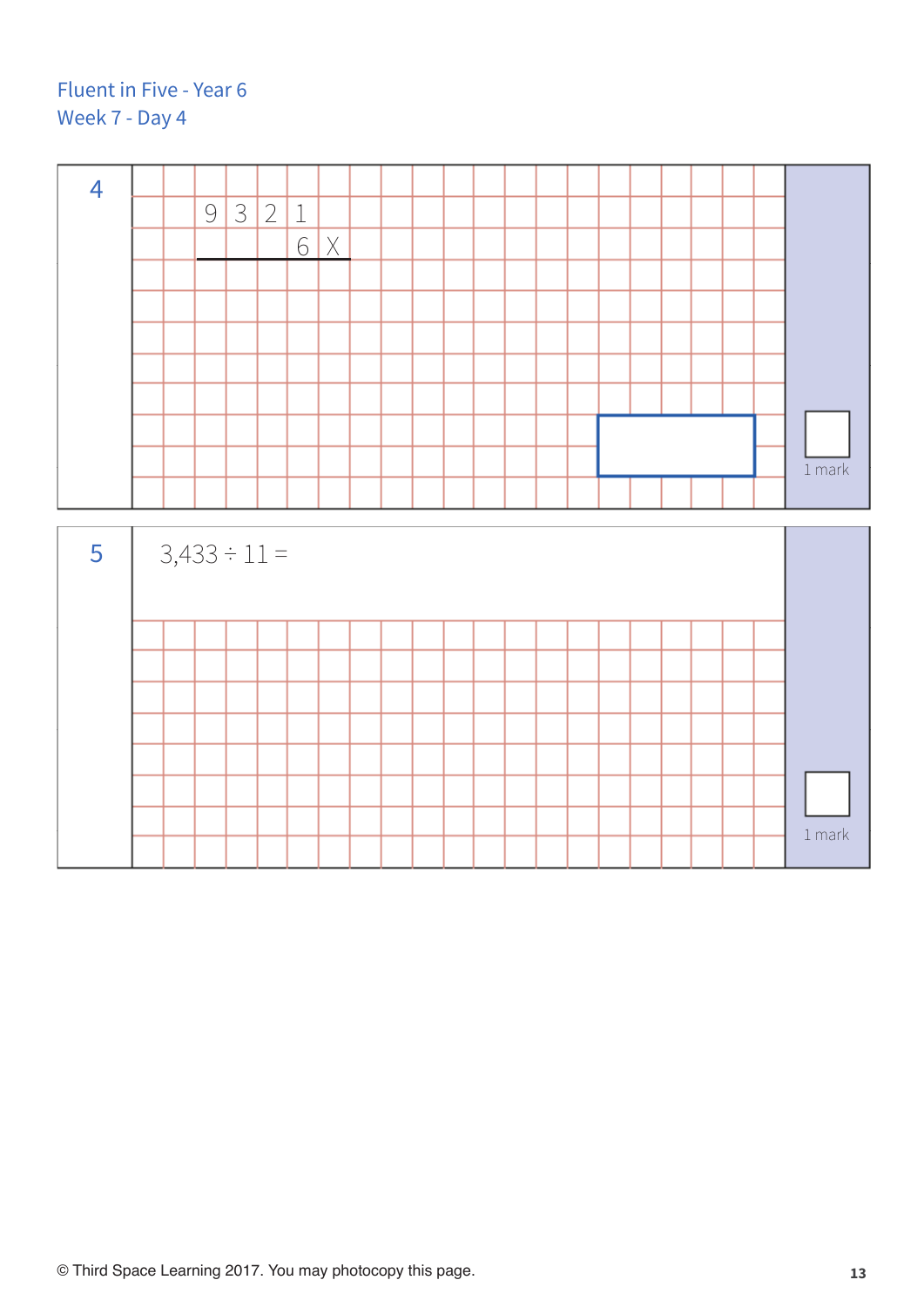### Answer Sheet

- 1.  $700 + 1,300 = 2,000$  (M)
- 2.  $5 + 6 + 3 = 14$  (M)
- 3. 1.30 x 6 = **7.8** (M)
- 4. 9,321 x 6 = **55,926** (W)
- 5.  $3,433 \div 11 = 312 \text{ r } 1 \text{ or } 312 \frac{1}{11}$  (W) **11**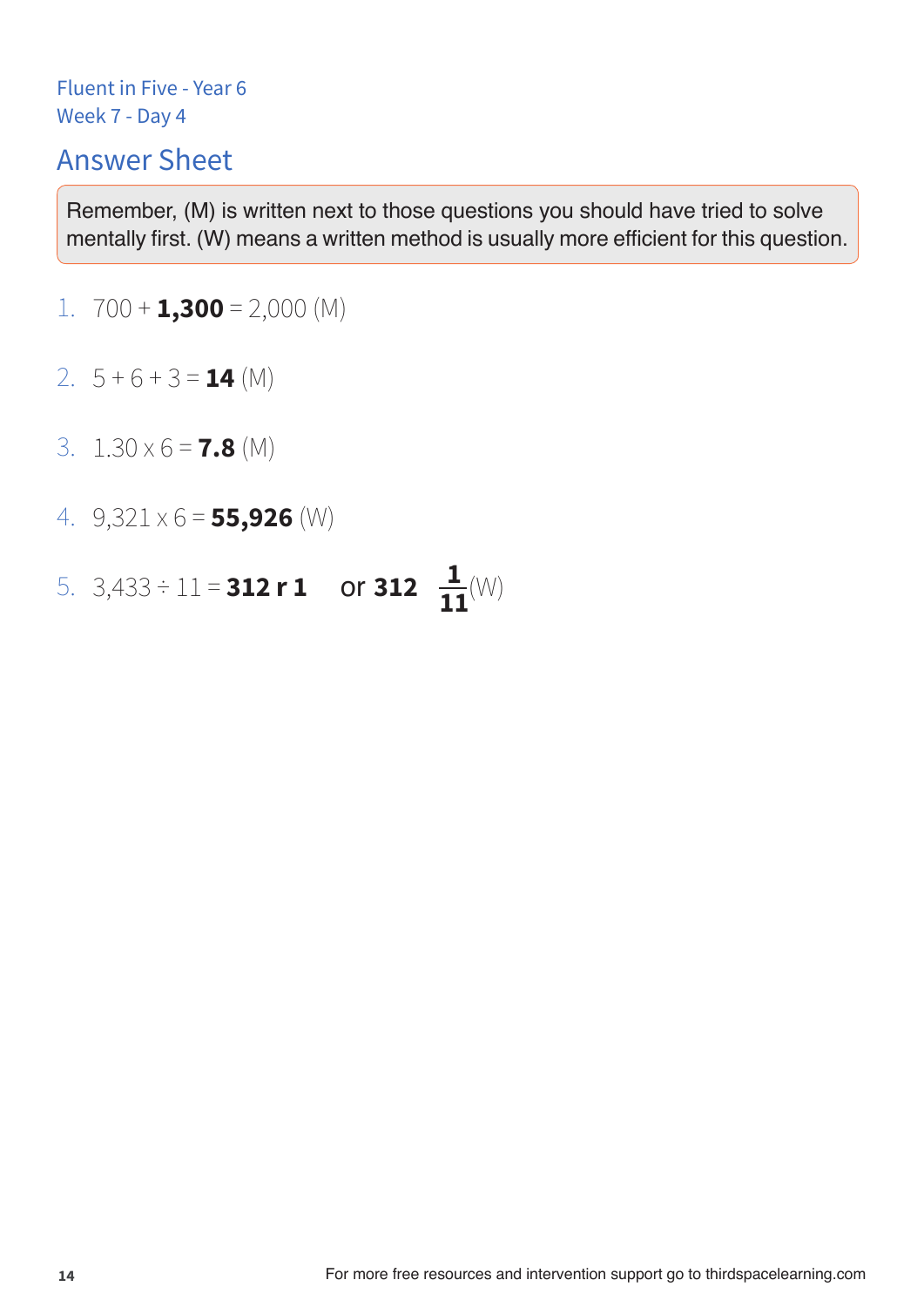



| $\overline{3}$ | $68 \times 14 =$ |  |  |  |  |  |  |  |  |  |  |  |  |  |  |  |  |  |          |
|----------------|------------------|--|--|--|--|--|--|--|--|--|--|--|--|--|--|--|--|--|----------|
|                |                  |  |  |  |  |  |  |  |  |  |  |  |  |  |  |  |  |  |          |
|                |                  |  |  |  |  |  |  |  |  |  |  |  |  |  |  |  |  |  |          |
|                |                  |  |  |  |  |  |  |  |  |  |  |  |  |  |  |  |  |  |          |
|                |                  |  |  |  |  |  |  |  |  |  |  |  |  |  |  |  |  |  |          |
|                |                  |  |  |  |  |  |  |  |  |  |  |  |  |  |  |  |  |  |          |
|                |                  |  |  |  |  |  |  |  |  |  |  |  |  |  |  |  |  |  |          |
|                |                  |  |  |  |  |  |  |  |  |  |  |  |  |  |  |  |  |  |          |
|                |                  |  |  |  |  |  |  |  |  |  |  |  |  |  |  |  |  |  | $1$ mark |
|                |                  |  |  |  |  |  |  |  |  |  |  |  |  |  |  |  |  |  |          |

**© Third Space Learning 2017. You may photocopy this page. 15**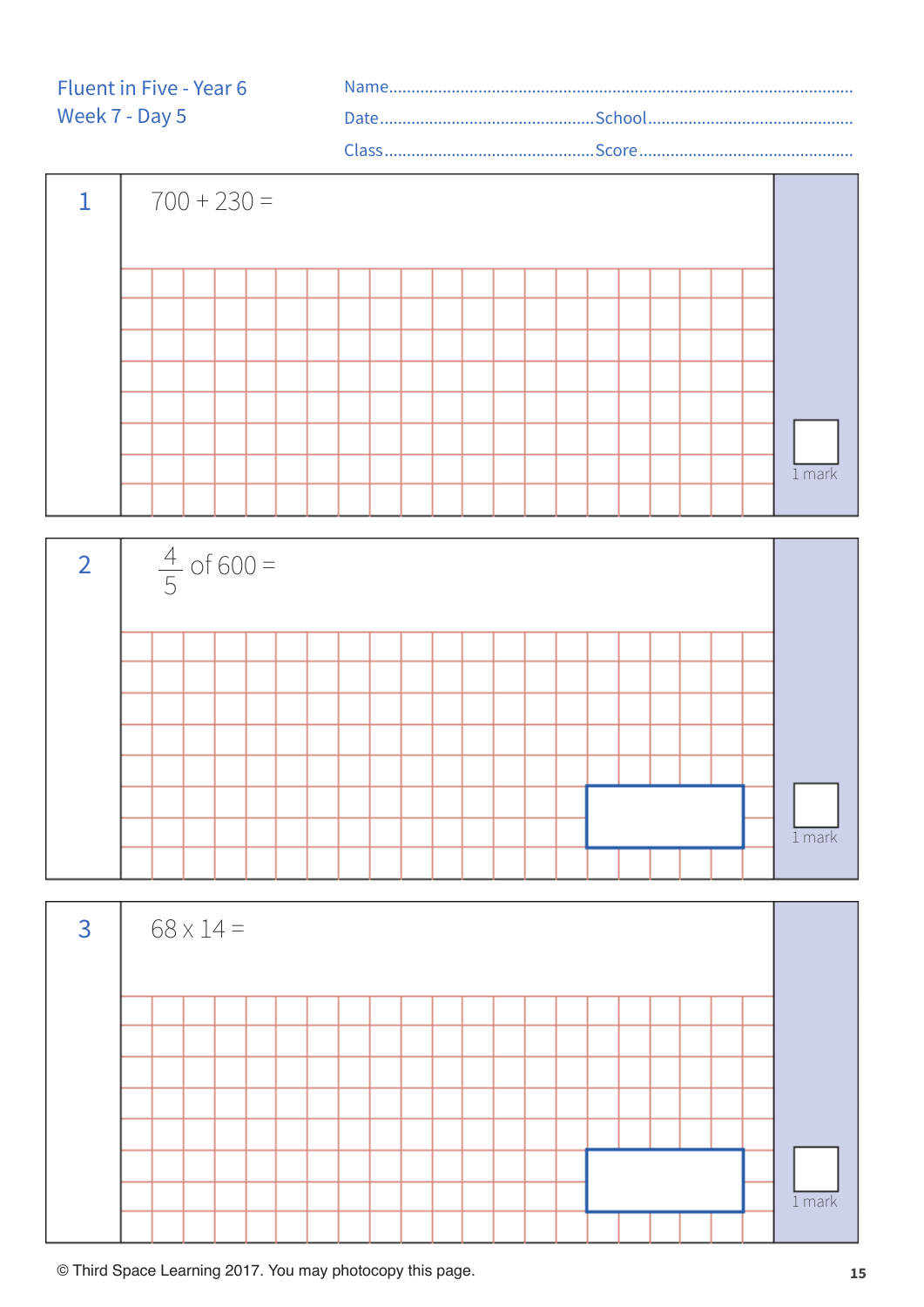